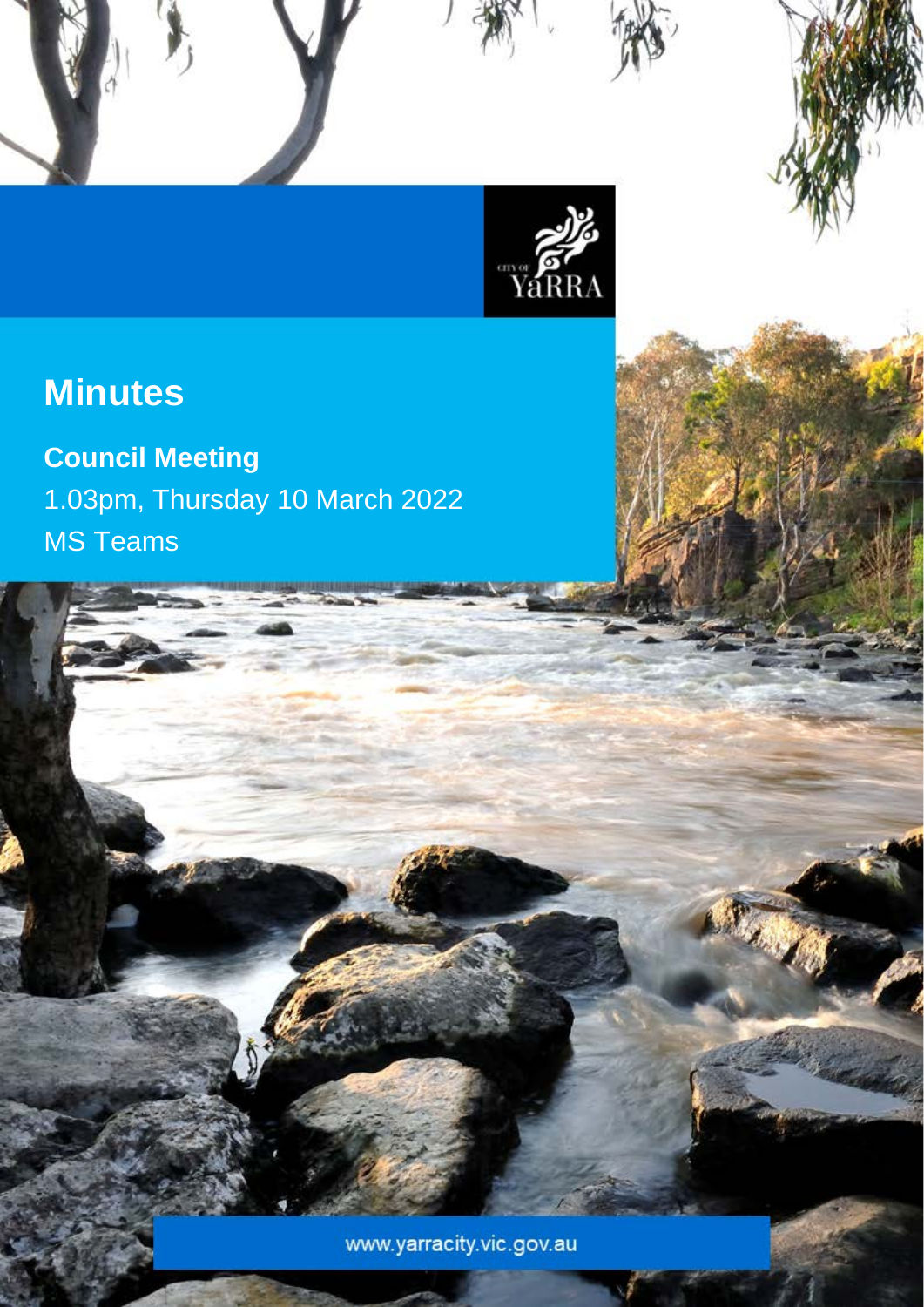## **1. Statement of recognition of Wurundjeri Woi-wurrung Land**

*"Yarra City Council acknowledges the Wurundjeri Woi Wurrung people as the Traditional Owners and true sovereigns of the land now known as Yarra.*

*We acknowledge their creator spirit Bunjil, their ancestors and their Elders.*

*We acknowledge the strength and resilience of the Wurundjeri Woi Wurrung, who have never ceded sovereignty and retain their strong connections to family, clan and country despite the impacts of European invasion.*

*We also acknowledge the significant contributions made by other Aboriginal and Torres Strait Islander people to life in Yarra.*

*We pay our respects to Elders from all nations here today—and to their Elders past, present and future."*

## **2. Attendance, apologies and requests for leave of absence**

### **Attendance**

## **Councillors**

- 
- Cr Sophie Wade Mayor<br>Cr Edward Crossland Deputy Mayor **Cr Edward Crossland Deputy Manual Cr Stephen Jolly Connect Connect Deputy Manual Connect Deputy Manual Connect**
- **Cr Stephen Jolly Councillor<br>Cr Herschel Landes Councillor**
- **Cr Herschel Landes Councillor<br>
Cr Anab Mohamud Councillor** 
	- Cr Anab Mohamud
- Cr Claudia Nguyen Councillor
- Cr Bridgid O'Brien Councillor
- Cr Amanda Stone Councillor

Council officers

• Ivan Gilbert Group Manager Chief Executive's Office

Municipal Monitor

• Yehudi Blacher Municipal Monitor

Leave of Absence

• Cr Gabrielle de Vietri Councillor